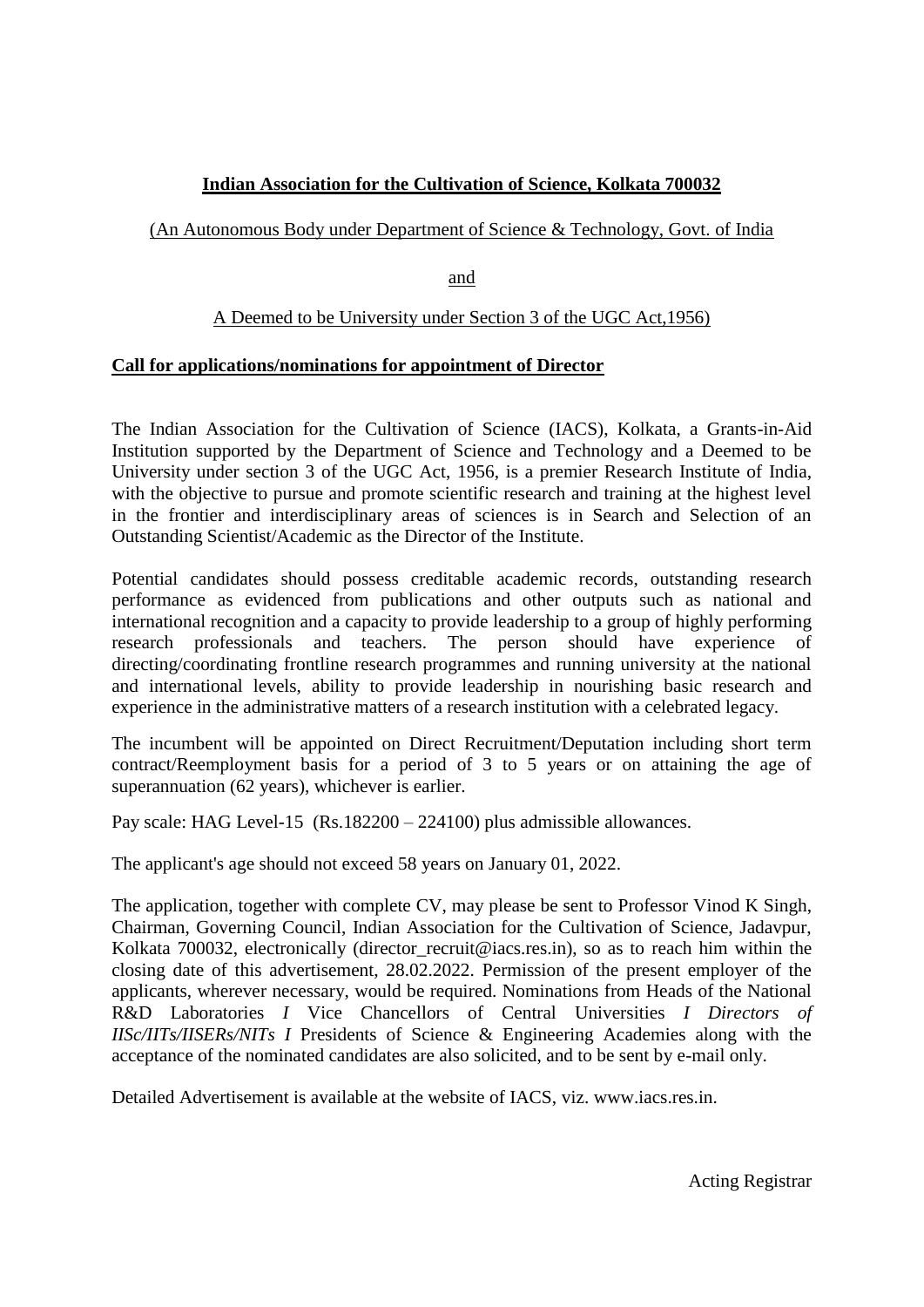# **Indian Association for the Cultivation of Science, Kolkata 700032**

## (An Autonomous Body under Department of Science & Technology, Govt. of India

and

## A Deemed to be University under Section 3 of the UGC Act,1956)

Call for applications/nominations for appointment of Director

Advertisement No. IACS/DA/258/0019 dated 21.1.2022

The Indian Association for the Cultivation of Science (IACS), Kolkata, a Grants-in-Aid Institution supported by the Department of Science and Technology and a Deemed to be University under section 3 of the UGC Act, 1956, is a premier Research Institute of India, with the objective to pursue and promote scientific research and training at the highest level in the frontier and interdisciplinary areas of sciences is in Search and Selection of an Outstanding Scientist/Academic as the Director of the Institute,

Potential candidates should possess creditable academic records, outstanding research performance as evidenced from publications and other outputs such as national and international recognition and a capacity to provide leadership to a group of highly performing research professionals and teachers. The person should have experience of directing/coordinating frontline research programs and running university at the national and international levels, ability to provide leadership in nourishing basic research and experience in the administrative matters of an institution with a celebrated legacy.

The incumbent will be appointed on Direct Recruitment/Deputation including short term contract/Reemployment basis for a period of 3 to 5 years or on attaining the age of superannuation (62 years), whichever is earlier.

Pay scale: HAG Level-15 (Rs.182200 – 224100) plus admissible allowances.

The applicant's age should not exceed 58 years on January 01, 2022.

#### **Educational Qualifications**:

*Essential*: Doctorate in the area of physical sciences/chemical sciences/materials science/life sciences / mathematical science/ computer science / any other related interdisciplinary areas.

*Desirable*: (i). Post-doctoral research; (ii). Original published work of high standard; (iii). Evidence of high professional eminence by way of recognitions like fellowship of academics, national international awards in science etc.; (iv). Capacity to provide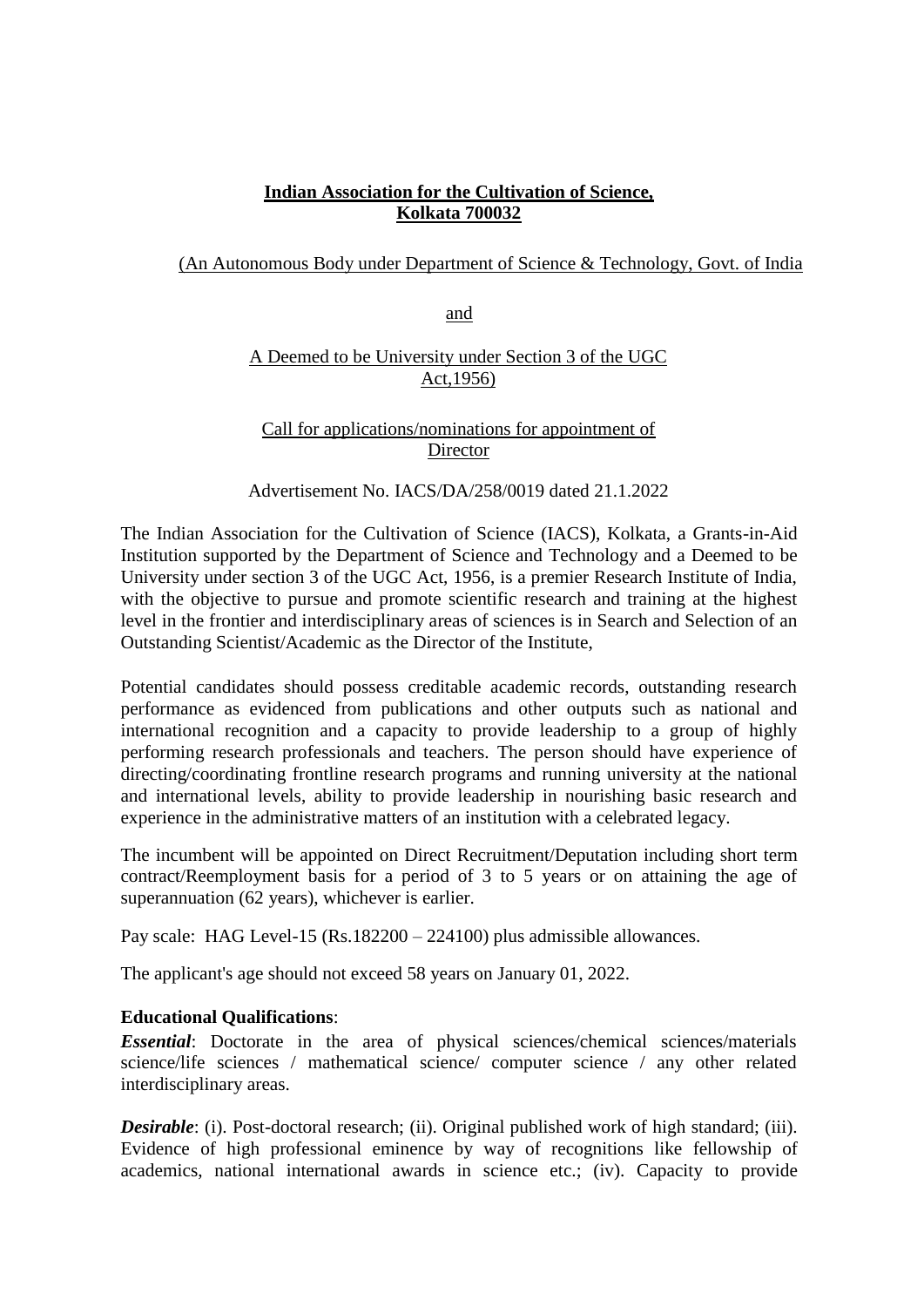leadership to a group of highly performing research/ teaching professionals; (v). Ability to provide leadership in nourishing basic research/ teaching and experience in the administrative matters of a research/teaching institution with a celebrated legacy

**Experience**: *For Direct Recruitment Essential*: (a) At least 20 years of experience in R&D in industrial and academic institutions and / or Science and Technology organizations or as faculty /scientist of recognized national /international universities / research institutes / corporate R&D Labs etc., out of which 4 years should be in managerial/ administrative capacity for Science & Technology programmes, planning and development, budget &finance, coordination and such organisation matters. This shall also include minimum 10 years of experience as Professor in a University system or ten years of experience in a reputed research and/or academic administrative organisation with proof of having demonstrated academic leadership.

(b) R&D experience in the domain areas of research /activities undertaken by the institute such as physical sciences/chemical sciences/ materials science/ life sciences/ mathematical science/ computer science/ any other related interdisciplinary areas.

*For Deputation / Contract:* In case of Recruitment by Deputation/Contract- Scientists or Technologists working in the Central/ State Governments/ Universities/ Recognized Research Institutions / Semi-Government, Statutory or Autonomous Organizations in India.

(a) i. holding analogous post; or ii. 5 years regular service in the post carrying pay in the pay band of pay of Rs. 144200 - 218200 (Level-14) or equivalent

(b) Possessing the essential educational qualifications and essential experience prescribed for direct recruitment in the above paras.

**Tenure/Period of Deputation/Contract:** 3 to 5 years or on attaining the age of superannuation (62 years), whichever is earlier.

#### **Application/Nomination Process**:

The application together with complete CV, may please be sent to Professor Vinod K Singh, Chairman, Governing Council, IACS, Kolkata, preferably electronically (director recruit@iacs.res.in), within the closing date of this advertisement.

A copy of the application in the prescribed proforma (Application format) given in editable word format should be neatly typed and sent as PDF file along with the duly attested photocopies of certificates in support of qualification and experience by email to **director\_recruit@iacs.res.in** indicating "Application for the position of Director" in the subject line **on or before 28.02.2022**.

**In case of nominations**, the eminent persons nominating a candidate may forward the candidate's application along with recommendations, consent of the nominee and duly attested photocopies of Doctorate and Masters' degree certificates in support of qualifications and experience. The nomination must be sent by e-mail to director recruit@iacs.res.in on or before 28.02.2022.

Persons employed in Government Departments, Autonomous Organizations and Public Sector Undertakings, should send their applications through proper channel, along with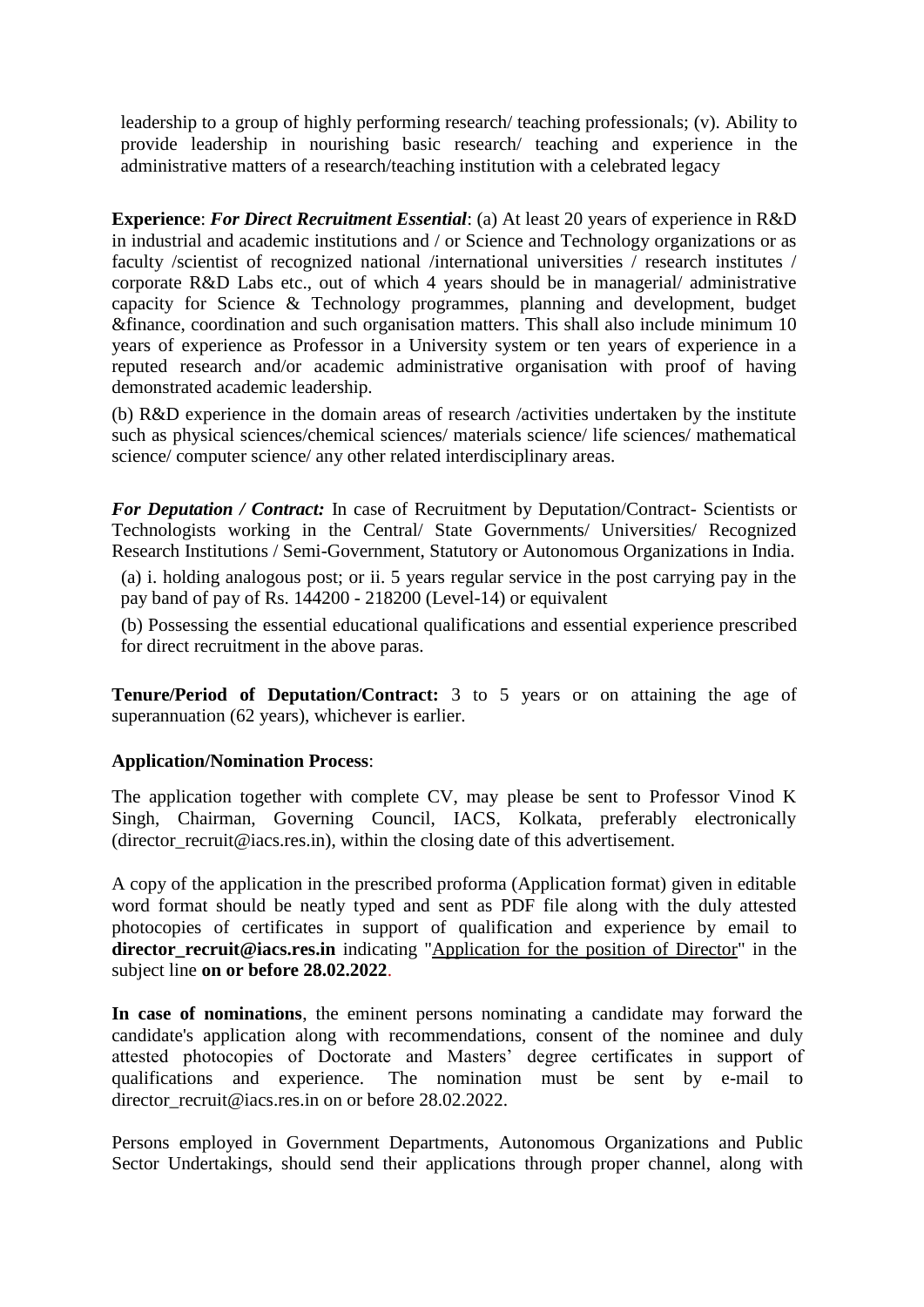NoC/Cadre clearance, Vigilance/Integrity Certificate. The candidates may clearly specify the preferred mode of appointment viz. either by DR or by Deputation or either one of these two. In case of appointment on DR basis, the candidate would be required to furnish a consent for technical resignation from his/her substantive post in the parent organization

Self-attested photocopies of certificates in support of Age, qualifications and experience should be sent with the application.

Acting Registrar